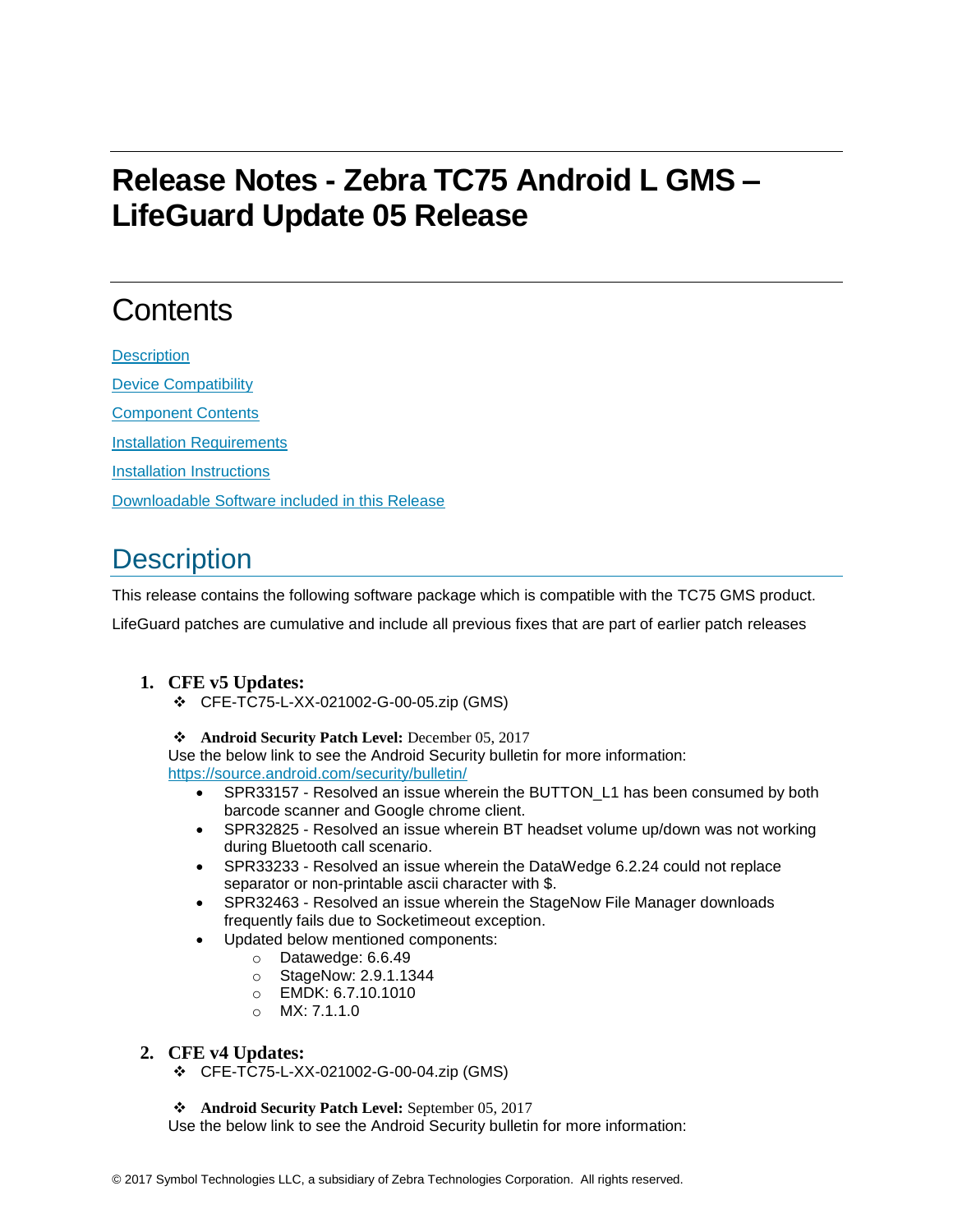#### <https://source.android.com/security/bulletin/>

- Corrections for KRACK vulnerabilities applied.
- SPR30400/31340 Added support to enable/disable Network Monitoring Notification.

#### **3. CFE v3 Updates:**

❖ CFE-TC75-L-XX-021002-G-00-03.zip (GMS)

❖ **Android Security Patch Level:** September 05, 2017

Use the below link to see the Android Security bulletin for more information: <https://source.android.com/security/bulletin/>

- Updated below mentioned components:
	- MXMF Version 7.0.2.1
	- DataWedge Version 6.5.61
	- EMDK Version 6.6.14.914
	- Staging Client Version 2.8.1.1221
- Resolved an issue in MX to prevent leakage of configuration parameters.
- Included fix for BlueBorne vulnerability.
- Included fix for blank screen seen during boot.
- SPR32582 Added support for Netherlands Belgium language.
- SPR32385 Resolved an issue wherein Simulscan API fails to read Chinese passports.
- SPR32008 SPR31820 Resolved an issue wherein scanning PDF417 barcodes which contain embedded 0x0D characters resulted in continuous line of data instead of displaying in different lines.
- SPR32666 Resolved an issue wherein device reboots when it roams from secured to open Wi-Fi network.
- SPR32676 Resolved an issue wherein DataWedge App crashes when Velocity App tries to send an Intent to enable the scanner plugin.
- SPR32775 Resolved an issue wherein the notification class created with FLAG INSISTENT was not getting cleared upon pulling down the notification drawer.

#### **4. CFE v2 Updates:**

❖ CFE-TC75-L-XX-021002-G-00-02.zip (GMS)

❖ **Android Security Patch Level:** August 05, 2017

Use the below link to see the Android Security bulletin for more information: <https://source.android.com/security/bulletin/>

- SPR29912 Resolved an issue wherein certificates installation failed through stagenow.
- SPR30401 Added support to get the CFE version via MDM clients.
- SPR31954 Resolved an issue wherein dhcpd was not able to start due to lengthy host name.
- SPR32135 Resolved an issue wherein Settings screen does not revert to its normal state even though the locale language is changed from Arabic to English via EMDK.
- SPR32240 Resolved an issue wherein the scanner service was not responding while switching between applications.
- SPR32193\_SPR32230 Resolved an issue wherein devices experiencing authentication failures, and were not able to recover.
- SPR32539 Resolved an issue wherein build certificates were lost randomly even though certificates were not expired.
- SPR32326 Resolved an issue wherein Settings application crashed while trying to set enterprise keyboard as the default keyboard and disable AOSP keyboard through the stageNow profile.
- SPR32413 Resolved an issue wherein after selecting the static option in the ethernet settings, changes are not reflecting in interface and the interface was always dhcp.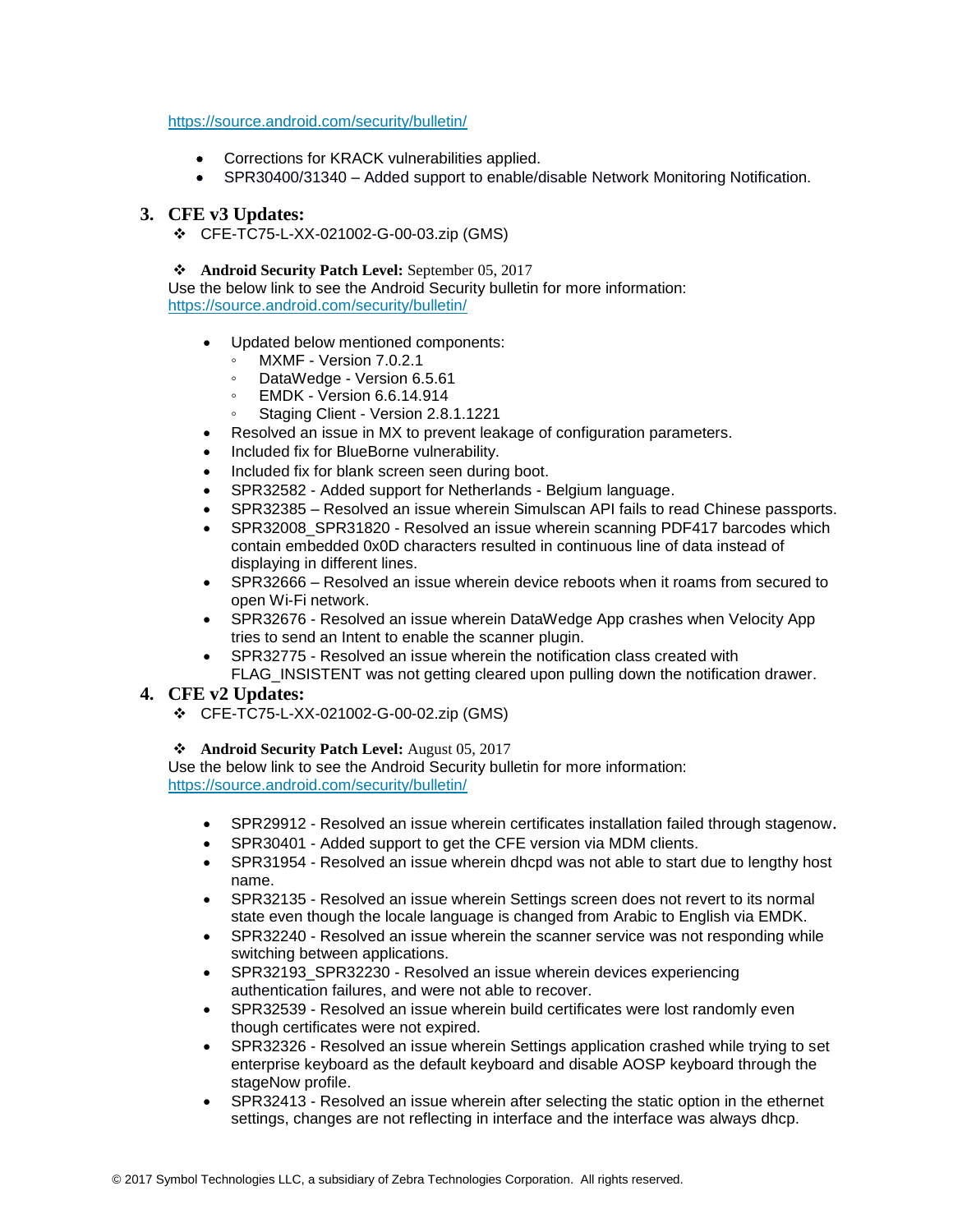## <span id="page-2-0"></span>Device Compatibility

This software release has been approved for Android TC75 L models mentioned below.

| Device           | <b>Operating System</b> |
|------------------|-------------------------|
| TC75AH-GA11ES-A1 | Android 5.1.1           |
| TC75AH-GA11ES-A2 | Android 5.1.1           |
| TC75BH-GA11ES    | Android 5.1.1           |
| TC75BH-GA11ES-TW | Android 5.1.1           |
| TC75BH-GA11ES-IA | Android 5.1.1           |
| TC75BH-GA11ES-BR | Android 5.1.1           |

## <span id="page-2-1"></span>Component Contents

| Component / Description          | Version                           |
|----------------------------------|-----------------------------------|
| <b>Product Base Build Number</b> | 02-10-02-LG-00-A                  |
| <b>Zebra Patch Version</b>       |                                   |
| <b>Android Version</b>           | 5.1.1                             |
| Wi-Fi                            | FUSION QA 2.00.0.0.015-1027201719 |

## <span id="page-2-2"></span>Installation Requirements

- The Software update requires SKU hardware device.
- Enterprise Reset and Factory Reset package files are available on the TC75 Software Download section on Zebra.com

### <span id="page-2-3"></span>Installation Instructions

BEFORE UPDATING THE OS IMAGE, EXTERNAL POWER MUST BE APPLIED TO THE TERMINAL VIA USB CHARGING CABLE OR CRADLE.

PLEASE ENSURE BATTERY LEVEL IS > 30%

CFE software update procedure for TC75 GMS:

- 1. Connect the USB cable from your PC to the device and enable USB mass storage mode on the device.
- 2. On your PC you should see an internal and external USB mass storage drive (SD card) appears in the File Explore and copy "**CFE-TC75-L-XX-021002-G-00-05.zip**" file to any storage.
- 3. Press and hold on the device Power button, click on power off and wait until the screen is turned OFF.
- 4. Press and hold power, Vol+ button and PTT button.
- 5. Keep holding all three buttons until the device vibrates.
- 6. Device should enter recovery mode.